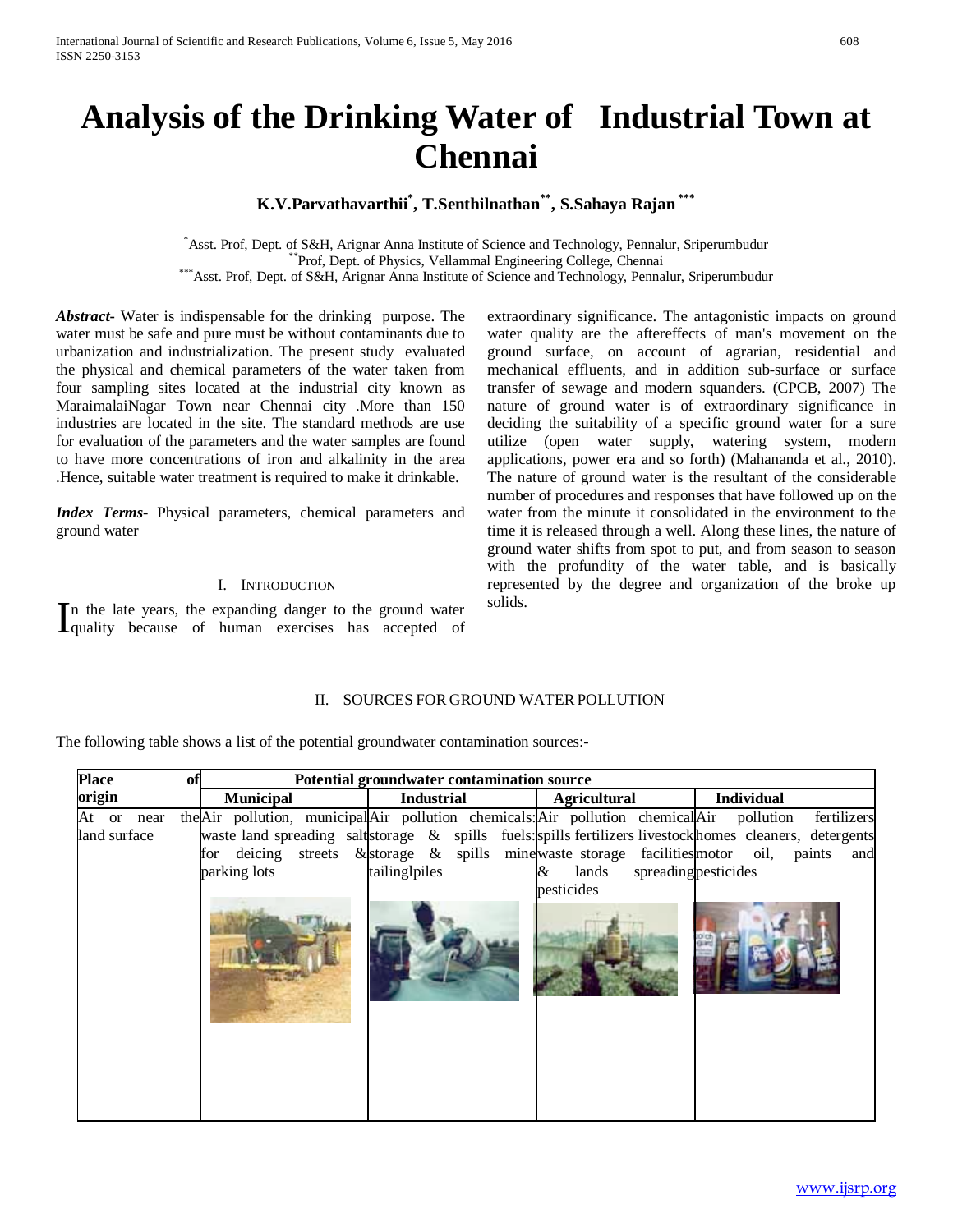International Journal of Scientific and Research Publications, Volume 6, Issue 5, May 2016 609 ISSN 2250-3153



 Groundwater contains a few polluting influences, regardless of the fact that it is unaffected by human exercises. The sorts and centralizations of characteristic pollutions rely on upon the way of the land material through which the groundwater moves, and the nature of the energize water. (CPCB, 2007) Groundwater traveling through sedimentary shakes and soils may get an extensive variety of mixes, for example, magnesium, calcium, and chlorides. A few aquifers have high regular convergences

 **AGRICULTURAL SOURCES:** Pesticides, manures, herbicides and creature waste are farming wellsprings of groundwater tainting. The horticultural defilement sources are shifted and various: spillage of manures and pesticides amid taking care of, spillover from the stacking and washing of pesticide sprayers or other application gear, and utilizing chemicals tough from or inside of a couple of hundred feet of a well.

 **INDUSTRIAL SOURCES**: Assembling and administration businesses have levels of popularity for cooling water, preparing water and water for cleaning purposes. Groundwater contamination happens when utilized water is come back to the hydrological cycle. Current monetary movement requires the transportation and capacity of material utilized as a part of assembling, handling, and development. Along the route, some of this materials can be lost through spillage, spillage, or disgraceful taking care of. The transfer of squanders connected with the above exercises adds to another wellspring of groundwater defilement. A few organizations, more often than not without access to sewer frameworks, depend on shallow underground transfer. They utilize cesspools or dry openings, or send the wastewater into septic tanks.

 **RESIDENTIAL SOURCES:** Private wastewater frameworks can be a wellspring of numerous classes of contaminants, including microbes, infections, nitrates from human waste, and natural mixes. Infusion wells utilized for local waste water transfer (septic frameworks, cesspools, seepage wells for tempest water overflow, and groundwater revive wells) are of specific worry to groundwater quality if found near drinking water wells. Shamefully putting away or discarding family unit chemicals, for example, paints, manufactured cleansers, solvents, oils, meds, disinfectants, pool chemicals,

pesticides, batteries, gas and diesel fuel can prompt groundwater defilement.

**SEA WATER INTRUSION** At the point when managing the abuse, rebuilding and administration of crisp groundwater in beach front aquifers, the key issue is ocean water interruption. Saltwater interruption is a kind of characteristic groundwater pollution, where the regular harmony in the middle of freshwater and saltwater in beach front aquifers is aggravated by groundwater withdrawals and other human exercises that lower the groundwater levels, lessen crisp groundwater stream to waterfront waters, and at last make saltwater interfere into the seaside aquifers, making those aquifers no more accessible for use.saltwater interruption along the coasts, the bringing down of the water table by waste waterways can likewise prompt saltwater interruption.

## **STUDY AREA**

 Chennai, earlier known as Madras, is the capital city of the condition of Tamilnadu, and India's fourth biggest metropolitan city. It is situated on the Coromandel bank of the Bay of Bengal. The scope of the city is 13.04o N and longitude 80.17o E. The city covers a zone of 174 Km2. It is 368 years of age and the 31st biggest metropolitan territory on the planet. There are three water bodies viz., Adayar waterway, Cooum stream and the Buckingham Canal. The Chennai Metropolitan region comprises of three areas, to be specific, Chennai city and the regions of Kancheepuram and Thiruvallur. The city is isolated on the premise of its sythesis into four noteworthy parts, North, South, West and Central Chennai.

## **MARAIMALAI NAGAR TOWN**

 Maraimalai Nagar Town is arranged in the south at a separation of 40 km from Chennai city. It is the listen quarters of Maraimalai Nagar or Taluk in Kancheepuram area. It is arranged at 12'41'30" scope and 74'58'00: longitude and 28m lifted from M.S.L. This town is named as Maraimalai Nagar in memory of Maraimalai Adigalar and has no legacy back-ground. The Municipality involved Kattankulathur, Potheri and Thirukatchur, Peramanur Villages and was constituted as a Third Grade Municipality in 2004. According to the GO (MS) No.154 dated 19.08.2010 it was up reviewed as an uncommon evaluation Municipality. It is situated on the National Highway No : 45.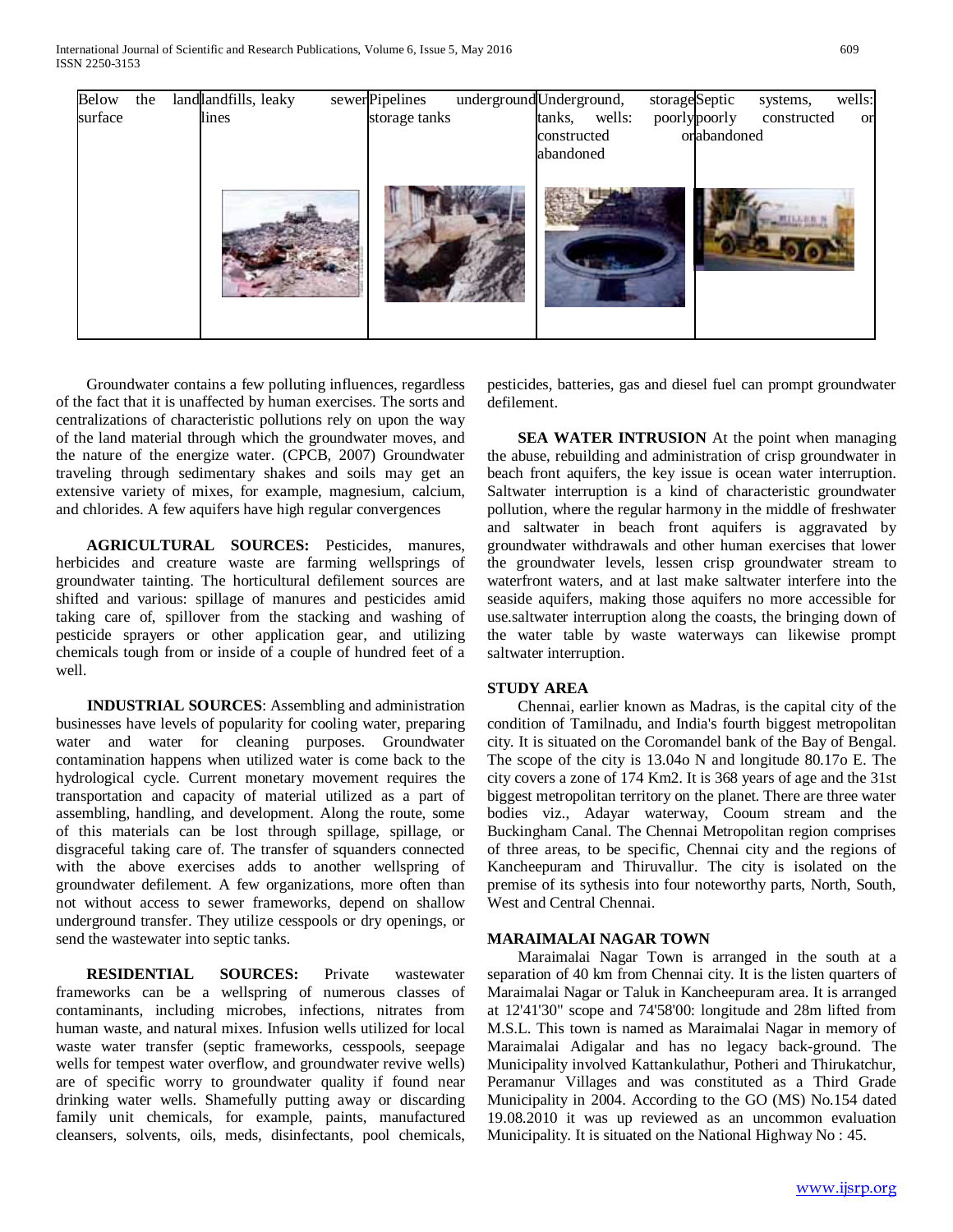The town is isolated into 21 wards. The degree of the city range is 58.08 Sq.Km. There are around two hundred and twenty commercial ventures in the SIDCO Industrical Estate of the Town. The popular Ford (India) Ltd., and India Pistons, are arranged in the Industrial Estate. Eight Sampling stations were chosen from the study range, 1 each from diverse wards of the town. The number of inhabitants in the town is 81,361 as per 2011 registration.



**LOCATION SITE**

# **MATERIALS AND METHODS SAMPLE COLLECTION AND PRESERVATION: Criteria for the selection of Bore Wells / Tube Wells / Hand pumps**

 For the choice of the groundwater quality study area, the accompanying criteria were remembered: • Drinking water wells •ells closer to the contaminating sources, similar to commercial enterprises, urban wastewater channels, trash, dumpsites and so forth. •Wells associated with regular contaminants like fluoride, iron, arsenic or such toxins.

Test accumulation, transport, protection and examination

Tests were gathered from one of the follo0wing three sorts of wells

 i. Open delved wells being used for household or watering system water supply,

 ii. Tube wells fitted with a hand-pump or a force driven pump for local water supply or watering system

iii. Hand Pumps, utilized for drinking. (CPCB, 2007).

 Open burrowed wells, which are not being used or have been surrendered, were not utilized for testing. For the accumulation of tests, a weighted specimen jug or sampler was utilized to gather the example from an open well. Tests from the creation tube were gathered subsequent to running the well for around 5 minutes. For bacteriological specimens, when gathered from tube wells/hand pump, the spout/outlet of the source was sanitized under fire by a soul light, before the accumulation of the example in the compartment. From open wells the specimens were gathered straightforwardly into pre-cleaned glass bottles. (Ranjana Agarwal, 2010). The specimens were transported to the research center. The specimens were dissected instantly for parameters like Coliform, BOD, COD and supplements. Different parameters were broke down inside of a week's chance. The water tests for the follow component investigation were gathered in corrosive filtered polyethylene bottles, and safeguarded by including ultra immaculate nitric corrosive (2 mL/lit.). Tests for the pesticides examination were gathered in glass bottles, while tests for bacteriological investigations were gathered in disinfected high-thickness polypropylene/Glass jugs secured with aluminum foils. Every one of the specimens were put away in inspecting units kept up at 4°C and conveyed to the lab for definite concoction and bacteriological examinations.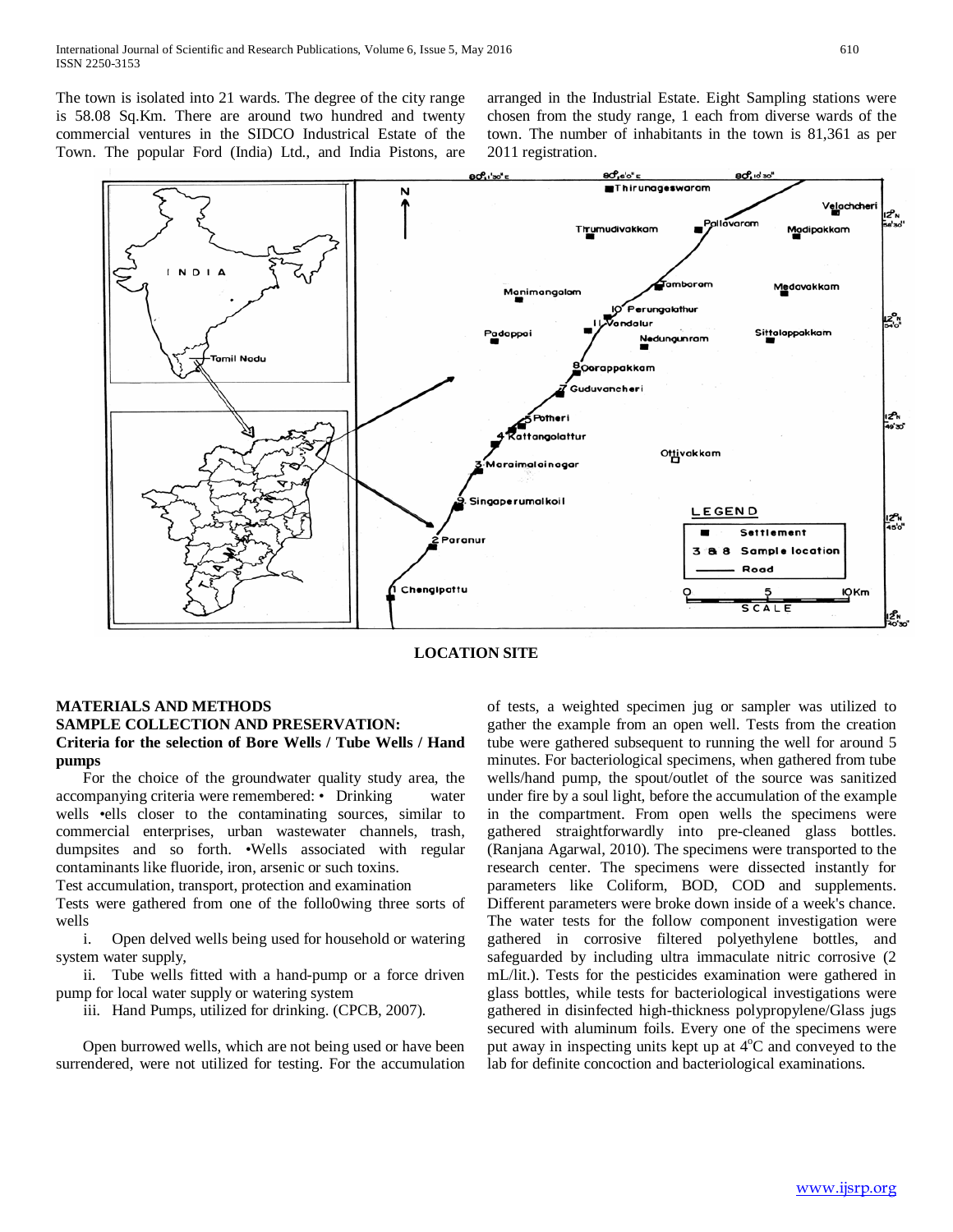| S.No | <b>Parameter</b>                                     | <b>Method</b>                                                 |  |  |
|------|------------------------------------------------------|---------------------------------------------------------------|--|--|
| 1    | Colour                                               | Visible<br>Comparison<br>a.<br>Method<br>(Only Potable water) |  |  |
| 2    | Electrical conductivity                              | <b>Conductivity Meter</b>                                     |  |  |
| 3    | pH Value                                             | pH Meter                                                      |  |  |
| 4    | Suspended solids<br>Number<br>(Total)<br>Filterable) | Gooch crucible                                                |  |  |
| 5    | Temperature                                          | Thermometer                                                   |  |  |
| 6    | <b>Total Dissolved solids</b>                        | Gravimetric                                                   |  |  |
|      | Turbidity                                            | Nephelometric                                                 |  |  |

# **Table:1 METHODS USED FOR ESTIMATION OF PHYSICAL PARAMETER**

# **Table No.2 METHODS USED FOR THE ESTIMATION OF CHEMICAL PARAMETERS**

| S.No | <b>Parameter</b>      | <b>Method</b>                         |  |  |
|------|-----------------------|---------------------------------------|--|--|
|      | Alkalinity            | <b>Colour Indicator Titration</b>     |  |  |
| 3    | Arsenic (As)          | Atomic Absorption Spectrophotometer   |  |  |
| 4    | Boron (as B)          | Colorimetric (Curcumine or Carmine)   |  |  |
| 5    | Cadmium (as cd)       | Atomic Absorption Spectrophotometer   |  |  |
| 6    | Calcium (as ca)       | Titrimetic (EDTA)                     |  |  |
|      | Fluoride (as F)       | Distillation followed by colorimetric |  |  |
| 8    | <b>Total Hardness</b> | Titrimetic (EDTA)                     |  |  |
| 9    | pH                    | pH Meter                              |  |  |
| 10   | Iron (as Fe)          | Colorimetric (Phenanthroline)         |  |  |
| 11   | Temperature           | Thermometer                           |  |  |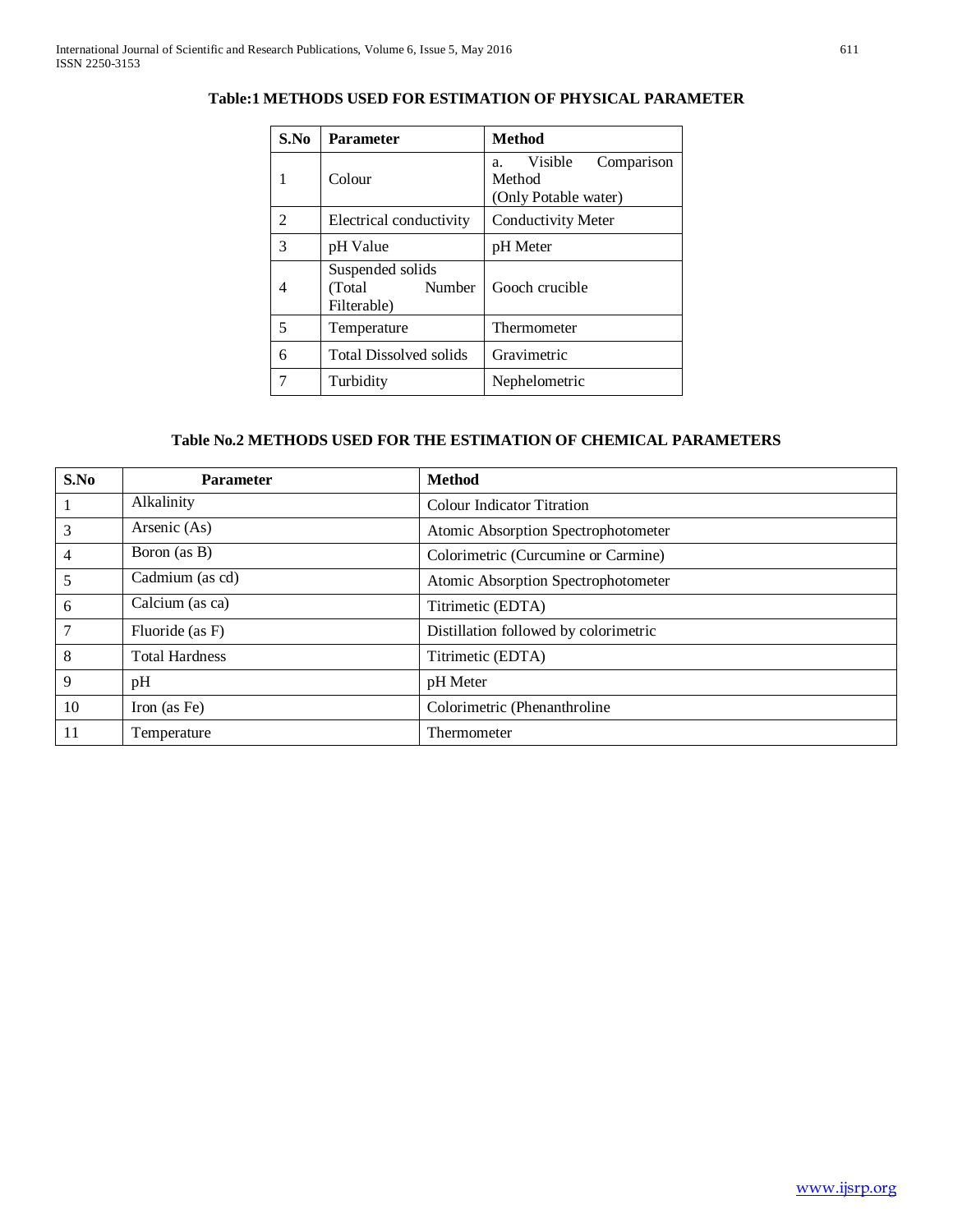| S.No           | <b>Parameter</b>              | Unit          | <b>IS0500</b><br><b>Norms</b> |
|----------------|-------------------------------|---------------|-------------------------------|
| 1              | Alkalinity to methyl orange   | mg/l          | 200                           |
| $\mathfrak{D}$ | Aluminium                     | mg/1          |                               |
| 3              | Arsenic                       | mg/1          | 0.05                          |
| 4              | Cadmium                       | mg/1          | 0.01                          |
| 5              | Calcium                       | mg/1          | 75                            |
| 6              | Chloride                      | mg/l          | 250                           |
| 7              | Chromium                      | mg/1          | 0.05                          |
| 8              | Colour                        | Hazen units   | 10                            |
| 9              | Conductivity                  | $\mu$ mhos/cm |                               |
| 10             | Fluoride                      | mg/1          | 1.0                           |
| 11             | Handness total                | mg/1          | 300                           |
| 12             | Iron                          | mg/1          | 0.3                           |
| 18             | <b>Total Dissolved solids</b> | mg/l          | 500                           |

T**ABLE:3 STANDARDS AS PER IS WATER QUALITY10500**

# **TABLE –4 OBSERVED PHYSICO - CHEMICAL PARAMETERS OF THE SAMPLING STATIONS DURING THE SUMMER SEASON OF THE STUDY AREA**

| S.NO.          | Parameter             | Unit        | <b>Station</b><br>1 | <b>Station</b><br>2 | <b>Station</b><br>3 | <b>Station</b><br>4 |
|----------------|-----------------------|-------------|---------------------|---------------------|---------------------|---------------------|
| $\mathbf{1}$   | Alkalinity            | mg/l        | 328                 | 312                 | 418                 | 418                 |
| $\overline{2}$ | Arsenic (As)          | mg/l        | < 0.01              | < 0.01              | < 0.01              | < 0.01              |
| $\overline{3}$ | Boron (as B)          | mg/1        | < 0.01              | < 0.01              | < 0.01              | < 0.01              |
| $\overline{4}$ | Cadmium (as cd)       | mg/1        | < 0.01              | < 0.01              | < 0.01              | < 0.01              |
| 5              | Calcium (as ca)       | mg/l        | 102                 | 57                  | 45                  | 45                  |
| 6              | Fluoride (as F)       | mg/1        | 0.06                | 0.06                | 0.08                | 0.12                |
| $\tau$         | <b>Total Hardness</b> | mg/1        | 426                 | 124                 | 132                 | 132                 |
| 8              | pH                    |             | 7.12                | 7.4                 | 7.18                | 6.86                |
| 9              | Iron (as Fe)          | mg/1        | 0.1                 | 0.48                | 1.48                | 1.16                |
| 11             | Temperature           | $^{\circ}C$ | 25.0                | 25.0                | 25.0                | 24.0                |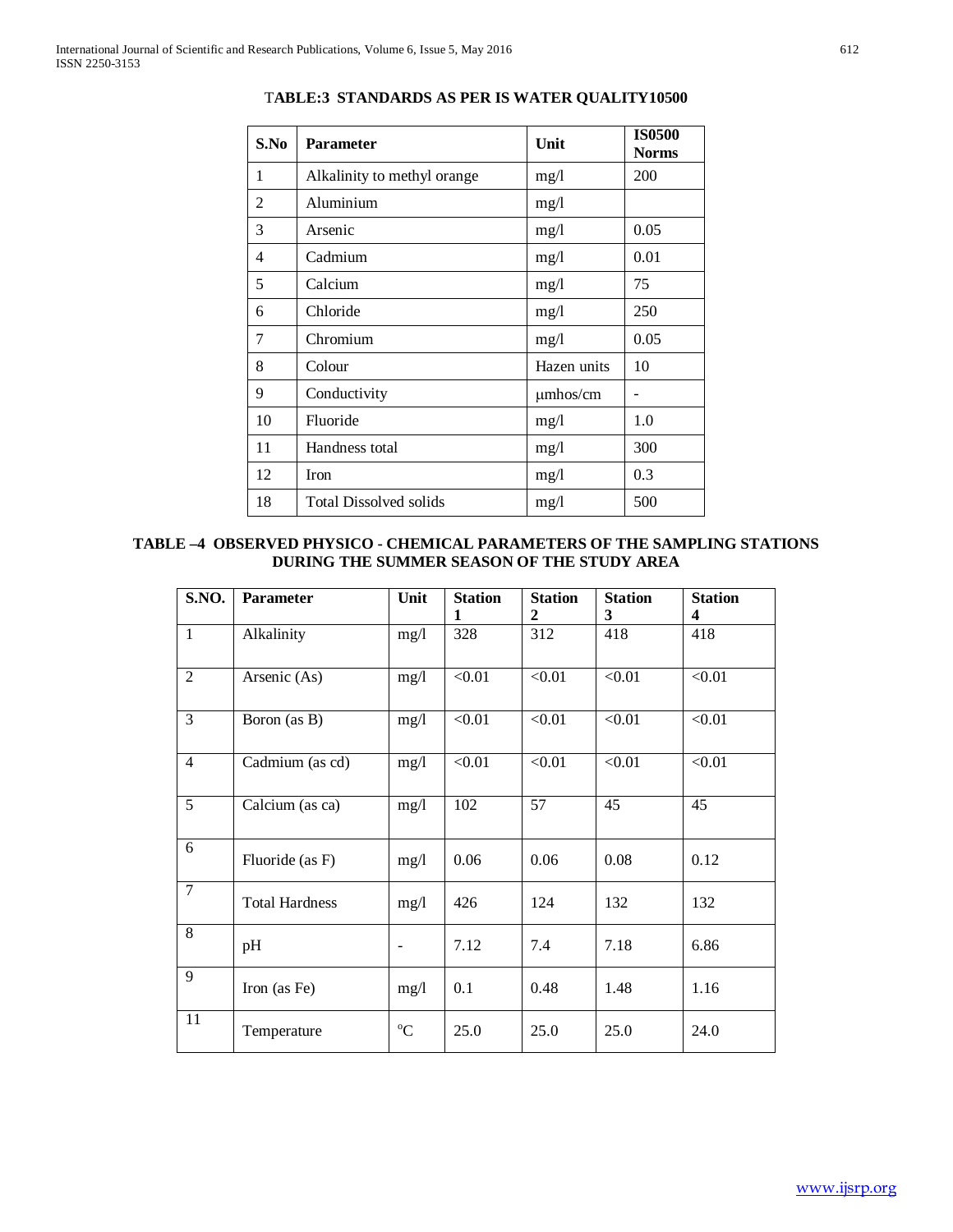# **RESULTS AND DISCUSSION**

Alkalinity:

All the values are above the normal limits

pH:

Every one of the estimations of pH lie beneath as far as possible.

Shade of the water:

The water is drab, unscented the stations.

Temperature:

The temperature of the station 1 is  $24^{\circ}$ C and whatever is left of alternate stations is  $25^{\circ}$ C

Cadmium:

The convergence of cadmium in every one of the stations is beneath as far as possible.

Calcium:

The estimation of calcium is very low in station5.

Chloride:

The centralization of chloride is higher in station 2.

Chromium:

The estimations of chromium in every one of the stations are beneath as far as possible

Substance Oxygen Demand:

The estimations of Chemical Oxygen Demand are normal.

Fluoride:

Every one of the estimations of fluoride are beneath the cutoff.

Total Hardness:

The estimations of aggregate hardness is over as far as possible in station 1 Iron:

The concentrations of iron is higher in station 3 and astation4

Turbidity: The values fall within the normal range.

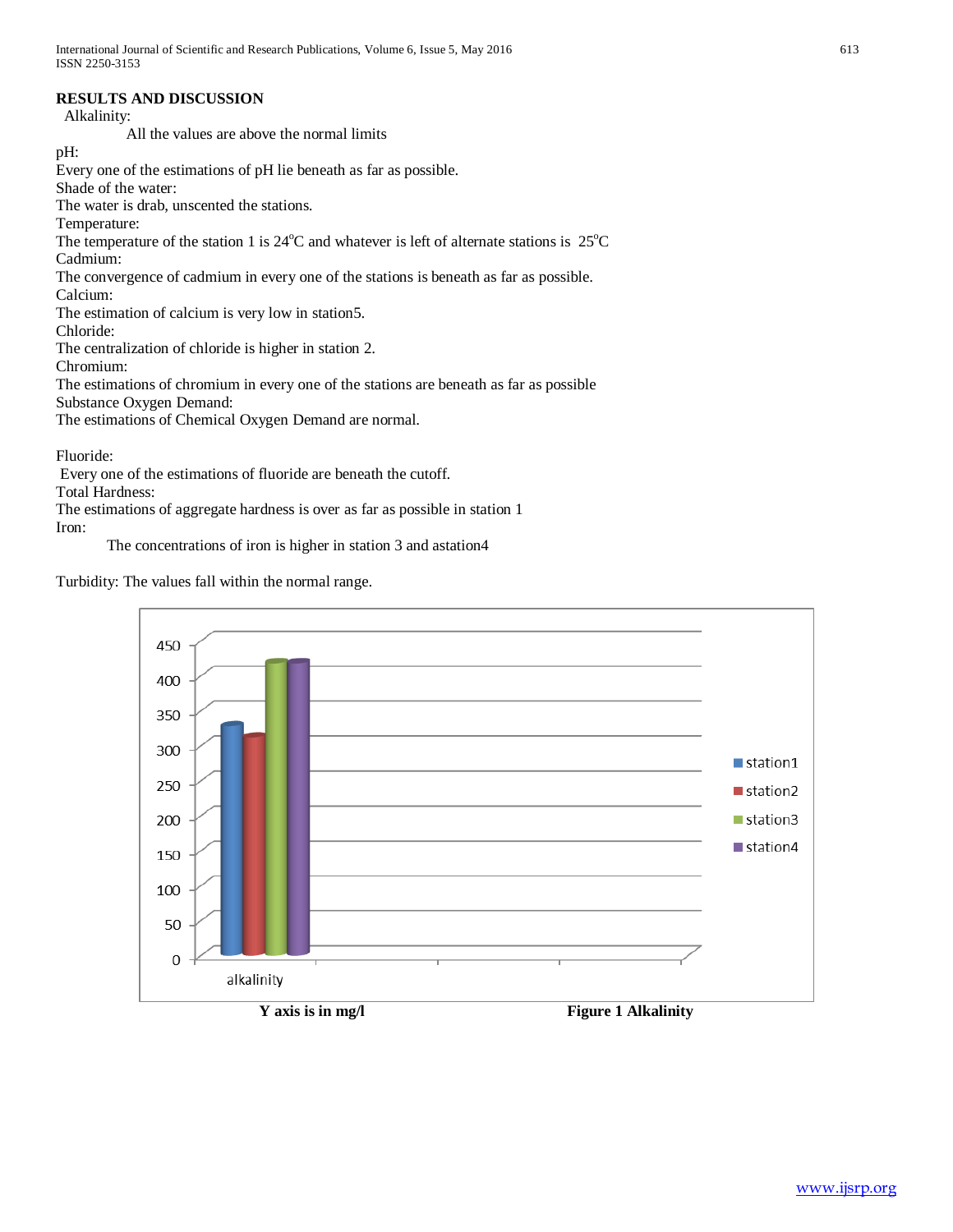









# HEALTH IMPACT OF WATER POLLUTON:

 The values of iron is higher gives the following health impact to the users Iron over-burden for the most part is brought about by the sickness, hemochromatosis. It is a hereditary infection brought on by a change (transformation) in a quality that is essential in constraining the ingestion of iron from the digestive tract. On the off chance that an individual is homozygous for a changed quality, that is, transformed qualities are found on both chromosomes that contain the quality, iron ingestion from the digestive tract is anomalous expanded. Thus, iron amasses in organs inside of the body. Thusly, in this circumstance, liver, heart, and pancreatic harm from the iron is profoundly likely, however not perpetual. On the off chance that an individual is heterozygous for a transformed quality, that is,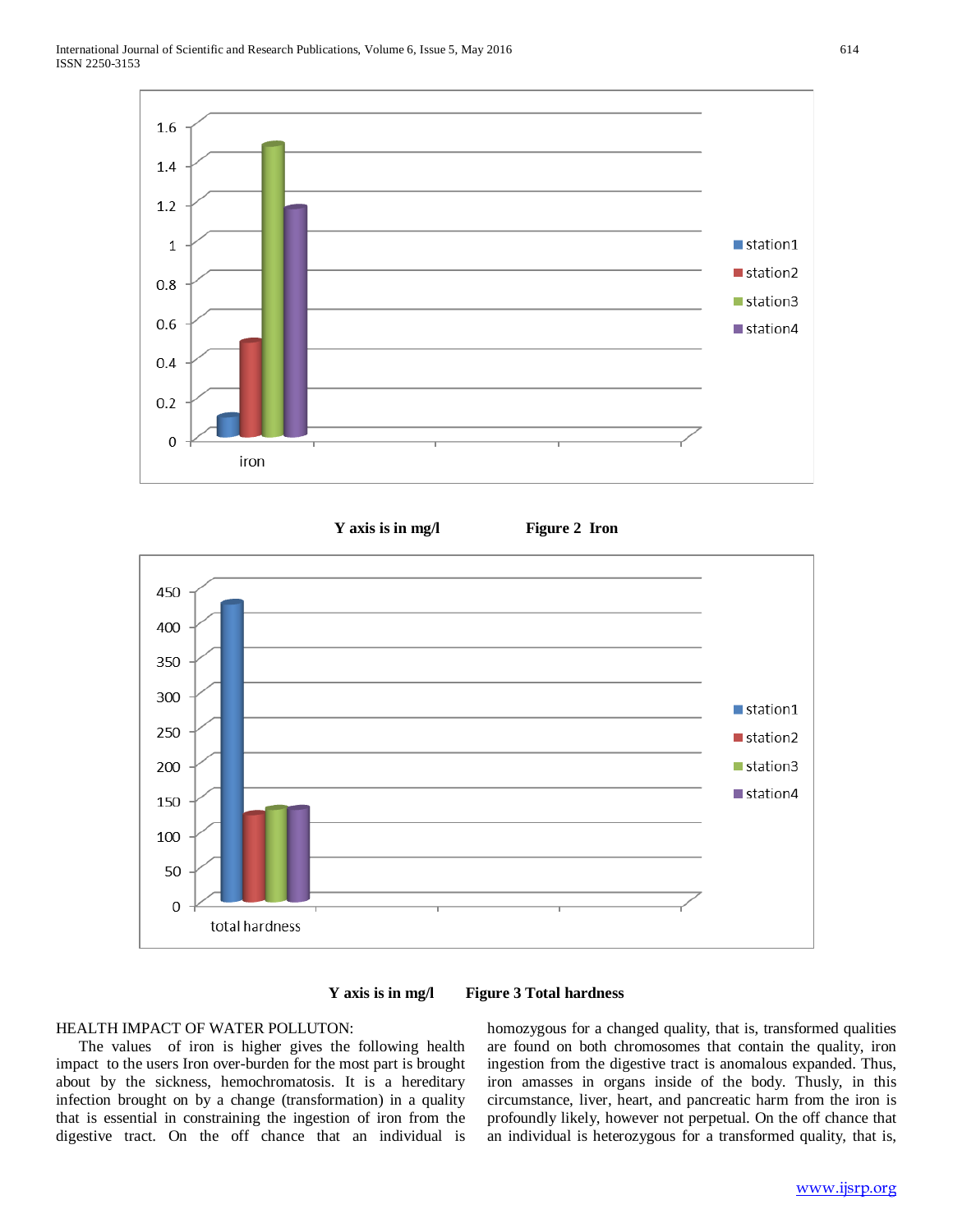stand out of the chromosomes contains a changed quality and the other chromosome contains an ordinary quality, there may be an increment in assimilation of iron. On the other hand, the increment in retention is less, and there is no unmistakable proof that organs are harmed. All people with relatives with hemochromatosis ought to have their qualities examined subsequent to the mutant qualities can be distinguished in many patients who have them. This is prescribed principally to reveal people who are homozygous and, along these lines, would advantage by treatment before harm happens. Hereditary testing likewise recognizes people who are heterozygous (bearers). You recommend that you are a transporter, however hereditary testing is the best way to authoritatively decide your status- - ordinary, heterozygous, or homozygous. On the off chance that you experience hereditary testing, it additionally may let you know something about your tyke. On the off chance that you have no changed qualities, your tyke ought to have no issue with the ironcontaining water. That is on account of your kid would have typical qualities that would guarantee that the digestive tract does not assimilate unnecessary iron. (It's far-fetched that your youngster would get a transformed quality from your spouse unless your spouse's family has a past filled with hemochromatosis or maladies that may be connected with hemochromatosis, e.g., unexplained liver illness.) On the off chance that you have one quality that is transformed, your kid has a half risk of getting that quality. For this situation, testing your kid would figure out if or not he or she got the changed quality and is a bearer. Testing your youngster would be critical likewise on the grounds that he or she may get one changed quality from you and, however far-fetched, a second one from your spouse. In this unrealistic circumstance, your kid would have a high probability of creating hemochromatosis. In the event that an individual has two ordinary qualities, he can drink water with elevated amounts of iron. On the off chance that he is heterozygous for a hemochromatosis transformation, he presumably ought to drink filtered water as opposed to water containing large amounts of iron, despite the fact that this may be pointless. Obviously, on the off chance that he is homozygous for a hemochromatosis transformation, he ought to drink filtered water instead of watercontaining large amounts of iron. Also, he ought to be assessed by a doctor to figure out whether he obliges treatment to expel iron from his body and if there as of now has been harm to his organs.

#### **Alkalinity:**

 In the event that the ground water is higher in alkalinity the bubbled rice gets to be yellowish and the water is not suitable for drinking purpose

#### **CONCLUSION:**

 The CPCB has given the accompanying suggestions to forestall ground water contamination, after a point by point overview in different metros in India. All the ground water extraction structures ought to be enlisted and directed to maintain a strategic distance from over misuse and weakening of ground water quality. The water got starting from the earliest stage structures ought to be tried and examined to guarantee the suitability of ground water for human utilization.

 The ground water deliberation sources and their environment ought to be legitimately kept up to guarantee hygienic conditions and no sewage or dirtied water ought to be permitted to permeate specifically to the ground water aquifer. Proper concrete stages ought to be developed encompassing the ground water reflection sources to dodge .

#### **REFERENCES**

- [1] Achuthan Nair G., Jalal Ahmed Bohjuari, Mujtah A. Al-maraiami, Fathi Ali Attia and Fatma.F. El-Toumi, Groundwater quality of north-east Libya, Journal of Environ.Biology, Oct-2006, 27(4), 695-700 (2006)
- [2] Adefemi S.O. and E.E Awokunmi, Determination of physicochemical parameter and heavy metals in water samples from Itaogbolu area of Ondostate, Nigeria, African Journal of Environ. Science and Technology, Vol4 (3), pp 145-148, March 2010.
- [3] Agarwal G.D, Lunkad S.K., Malkhed .T., Diffuse agricultural nitrate pollution of groundwater in India, Water Science and Technology, 39(3):67-75,1999
- [4] Appasamy P., et al,Environmental impact of Industrial Effluents in Noyyal River Basin", Unpublished Report,Madras School of Economics.
- [5] Balakrishnan M., S.Arul Antony,S'Gunasekaran and R.K.Natarajan, Impact of dyeing industrial effluents on the groundwater quality in Kancheepuram (India), Indian Journal of Science and Technology,Vol. No.7, (Dec 2008)
- [6] Brindha K. and L.Elango, Study on Bromide in Ground water in Parts of Nalgonda District, Andhra Pradesh, e-Jounal Earth Sciecen India, Vol.3(1), January 2010, pp:73-80
- [7] Chakraborti,Chowdhury U.K.,et al., Ground water Arsenic contamination in Bangladesh and W.Bengal India, Environmental Health Perspectives, Vol.108,No.5,May 2000.
- [8] Charmaine Jerome and Anita Plus, Evaluation of Water Quality Index and its impact on the quality of life in an industrial area in Bangalore, South India, American Jour. of Scientific and Industrial Research, 2010.1.3.595- 603
- [9] David K.Essumang, Senu J., Fianko J.R., Nyarko B.K.,Adokoh C.K. and Boamponsam .L., Groundwater Quality Assessment:A physicochemical properties of drinking water in a rural setting of developing countries, Canadian Journal on Scientific and Industrial Research, Vol.2,No.3,March 2011.
- [10] Dewangan S., M.M.Vaishnav and P.L.Chandrakar, Pre-monsoon statistical analysis of Physico-chemical parameters and heavy metals in different water bodies of Balco Area, Korba,Rasayan Jour. Chem,Vol.3,No.4(2010),710-720
- [11] Er.Srikanth Satish Kumar Darapu, Er. B.Sudhakar,Dr.K.Siva Ramakrishana, Dr.P.Vasudeva Rao, Dr.M.Chandrasekhar, Determining Water Quality Index for the evaluation of water quality of River Godavari, Int. Jour. of Engg. Research and Appli, Vol.2,issue 2,pp 174-182.
- [12] Groud Water Quality Survey in Bollaram-Patancheru, Status of groundwater quality in India-Part I,CPCB, February 2007
- [13] Ground Water Quality Survery in Bhadrawathi, Status of groundwater quality in India –Part –I, CPCB, February 2007
- [14] Ground Water Quality Survey in Ankleshwar, Status of groundwater quality in India –Part –I. CPCB, February 2007.
- [15] Ground Water Quality Survey in Coimbatore City, Status of groundwater quality in India –Part –I, CPCB, February 2007.
- [16] Ground Water Quality Survey in Agra Metropolitan City, Status of groundwater quality in India –Part –I, CPCB, February 2007.
- [17] Ground Water Quality Survey in Chembur, Status of groundwater quality in India –Part –I, CPCB, February 2007.
- [18] Ground Water Quality Survey in Chennai Metropolitan City, Status of groundwater quality in India –Part -ICPCB, February 2007.
- [19] Ground Water Quality Survey in Kochi, Status of groundwater quality in India –Part –I. CPCB, February 2007.
- [20] Ground Water Quality Survey in Lucknow Metropolitan City, Status of groundwater quality in India –Part –I, CPCB, February 2007.
- [21] Senthilnathan .T and Parvathavarthini .K.V "Assessment of water quality in Chennai city, Tamilnadu", International Conference on Environment